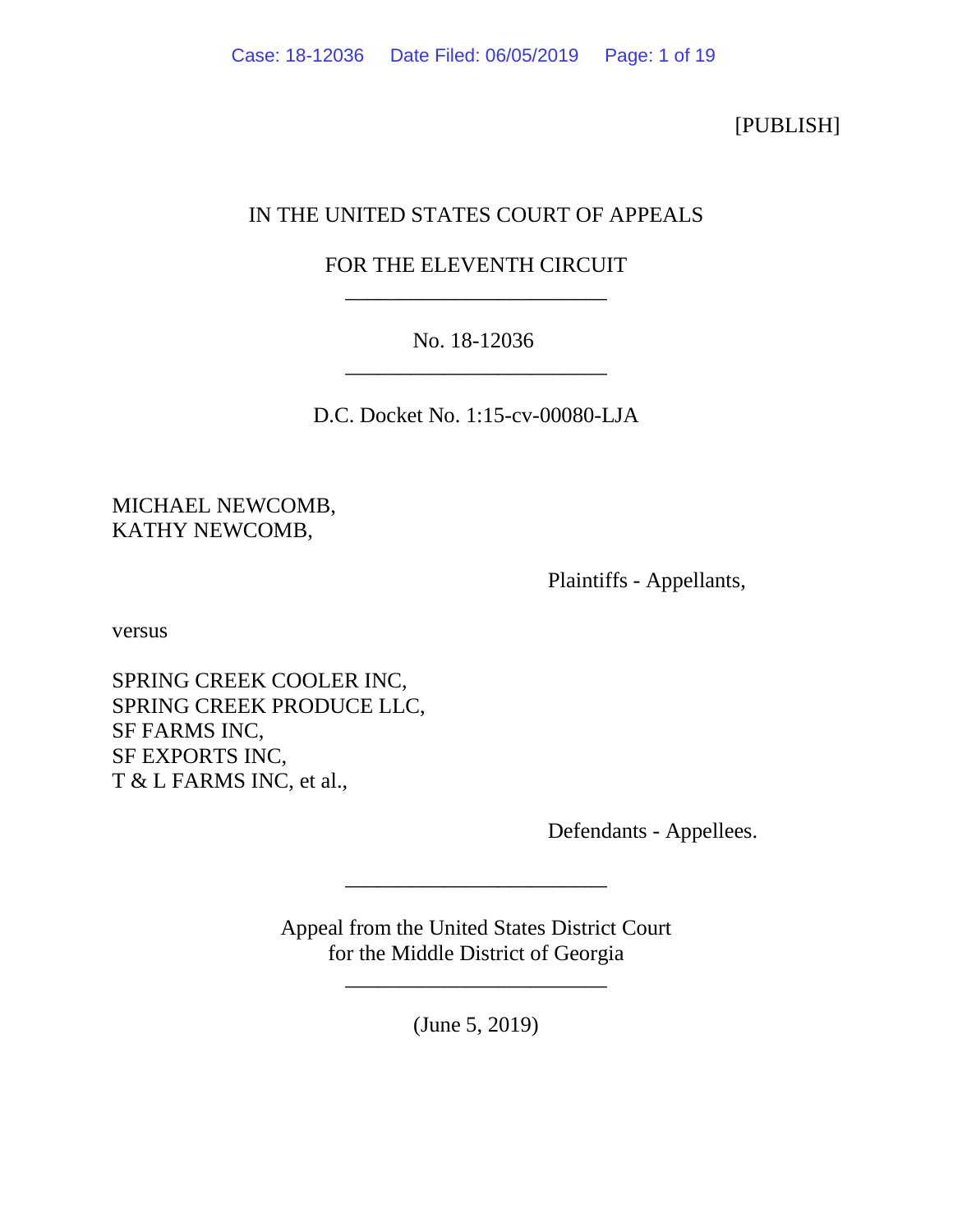Before MARCUS and BLACK, Circuit Judges, and RESTANI,[\\*](#page-1-0) Judge.

MARCUS, Circuit Judge:

Michael Newcomb, a truck driver, was injured on the job while picking up a shipment of corn at Spring Creek's facility in Brinson, Georgia. While carrying a load from a storage cooler to Newcomb's trailer, a forklift operator employed by Spring Creek ran into Newcomb, who was standing on the loading dock by his truck. Newcomb suffered severe injuries to his head and is now disabled and unable to work. He and his wife filed suit against Spring Creek in federal court, invoking the court's diversity jurisdiction.

The district court granted summary judgment to Spring Creek, finding that Newcomb's knowledge of the hazard on the premises was equal to or greater than Spring Creek's and thus he had assumed the risk of the injury. We disagree. As we see it, the trial court has misapprehended controlling Georgia tort law which we are Erie-bound to follow. Newcomb traveled under two theories of liability in the district court -- premises liability and respondeat superior. The equal-or-superiorknowledge rule applies only to premises liability claims; the extent of Newcomb's prior knowledge of the hazard posed by the operation of the forklift, whatever that may have been, does not bar recovery from Spring Creek on the theory that it is

<span id="page-1-0"></span> <sup>\*</sup> Honorable Jane A. Restani, United States Court of International Trade Judge, sitting by designation.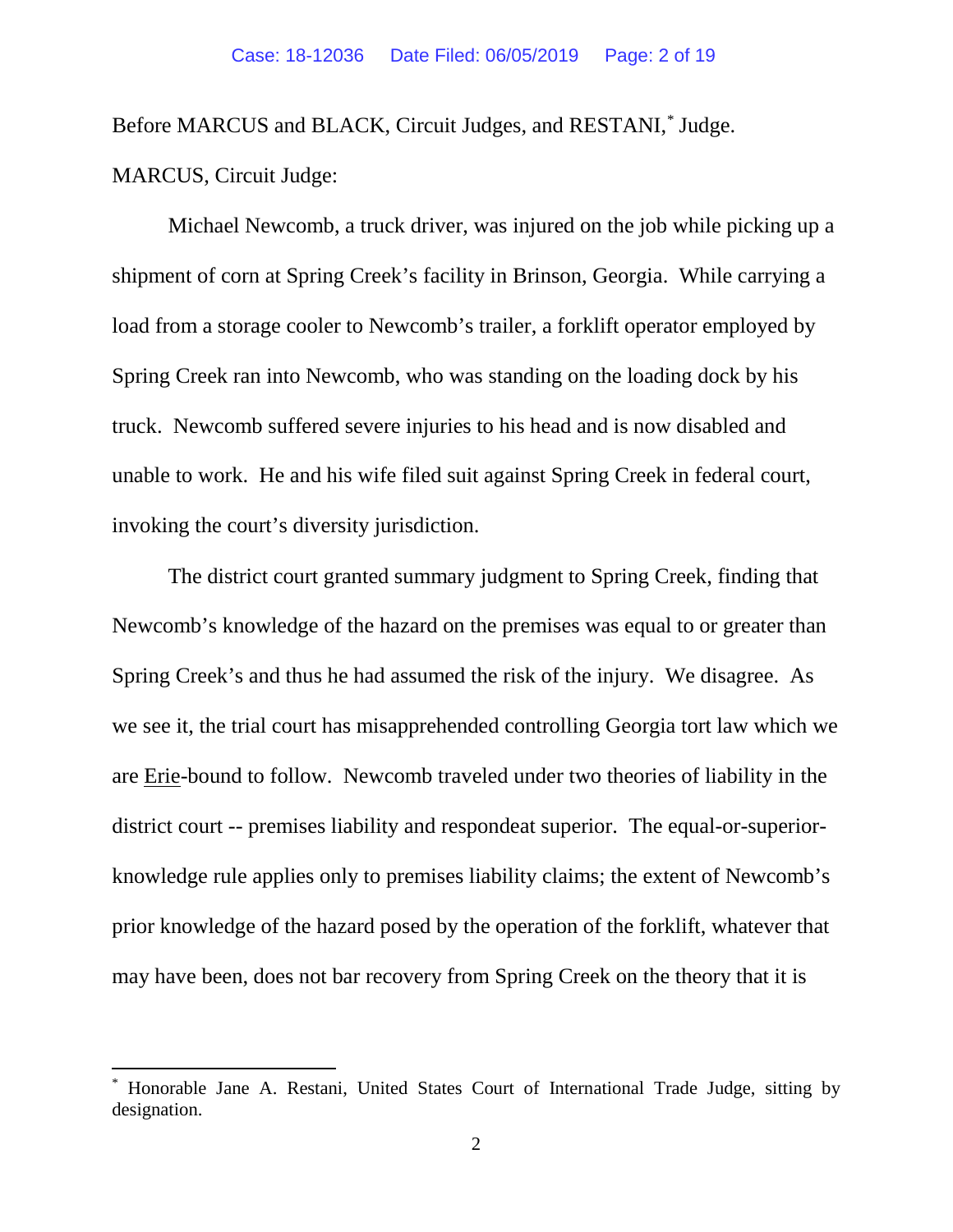#### Case: 18-12036 Date Filed: 06/05/2019 Page: 3 of 19

liable for its employees acts of negligence under the doctrine of respondeat superior. And, if that rule does not apply, the assumption-of-risk defense cannot defeat Newcomb's negligence claim on summary judgment under Georgia law. We, therefore, reverse the district court's grant of summary judgment and remand for further proceedings consistent with this opinion.

### I.

Defendant Spring Creek Cooler, Inc., harvests and sells sweet corn. Spring Creek harvests corn from the field, places it in crates, stacks the crates onto pallets, then transports the pallets in flatbed trucks to a separate facility where the corn is washed and doused with cool water. The pallets of corn, after being cleaned and cooled, are stored in a large cooler measuring about 140 feet by 70 feet. The final step in the process is transferring the pallets -- each of which contains about 2100 pounds of corn in 42 crates -- from the storage cooler to refrigerated trucks for distribution.

On June 20, 2013, Michael Newcomb drove his truck to Spring Creek's Brinson, Georgia, facility to pick up a load of corn. After he parked his truck, he received documents explaining that he was "responsible for the count and condition of [the] load," an instruction that was also written on a sign taped to the office window. Newcomb then opened the doors to his truck's trailer, backed it up to the loading dock, and prepared the trailer to be loaded. As he waited for the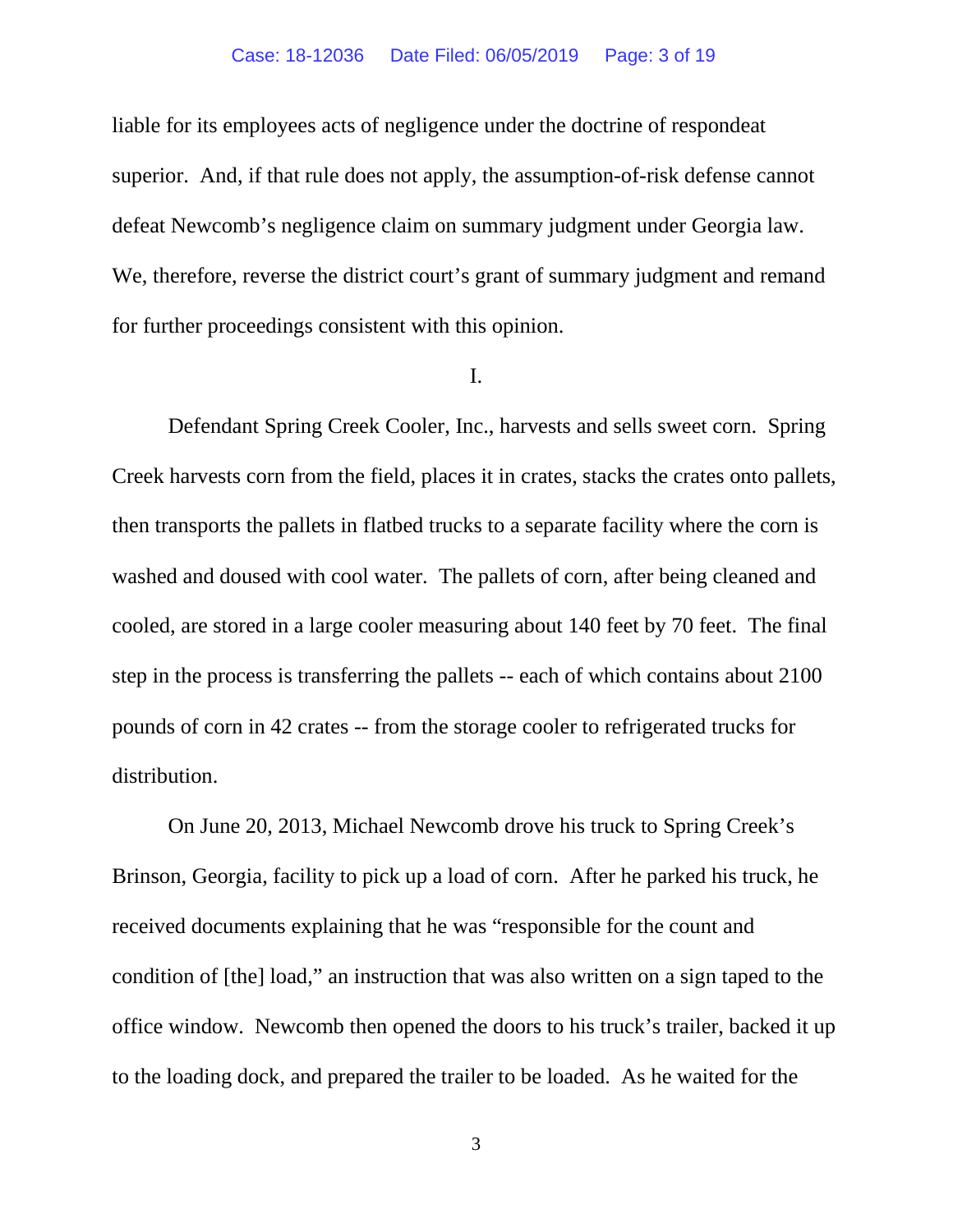#### Case: 18-12036 Date Filed: 06/05/2019 Page: 4 of 19

truck to be loaded, Newcomb bought a single crate of corn for himself at the office window. After Newcomb placed the order, he was directed back out onto the loading dock where the crate was delivered by a worker.

Throughout the loading process, Newcomb remained on the dock near the trailer, so that he could count the crates and "pulp" the corn -- that is, take its temperature -- as it was being loaded. Two signs were placed on the loading dock: one said, "Restricted Area -- Forklift in Operation," and the other read, "Employees Only Past This Point." Newcomb said that he assumed the "restricted area" sign didn't apply to him -- since he was responsible for the count and condition of the load, he had to be present on the dock -- and he said that he didn't pass the "employees only" sign, which was posted outside an area where office work was performed.

Over the course of about an hour, a Spring Creek employee named Ronald Smalls transported pallets of corn from the cooler to the trailer via forklift, two pallets at a time. Smalls drove the forklift forward with the pallets loaded in front of him, which at least partially blocked his visibility. Each time, Smalls drove in a loop from the storage cooler across the warehouse floor, stopping short of Newcomb's trailer before lining up directly behind it to enter and unload the pallets in the truck. Newcomb stood to the right of the trailer. On the fifth trip to the trailer, Smalls did not stop or straighten out the forklift like he did the first four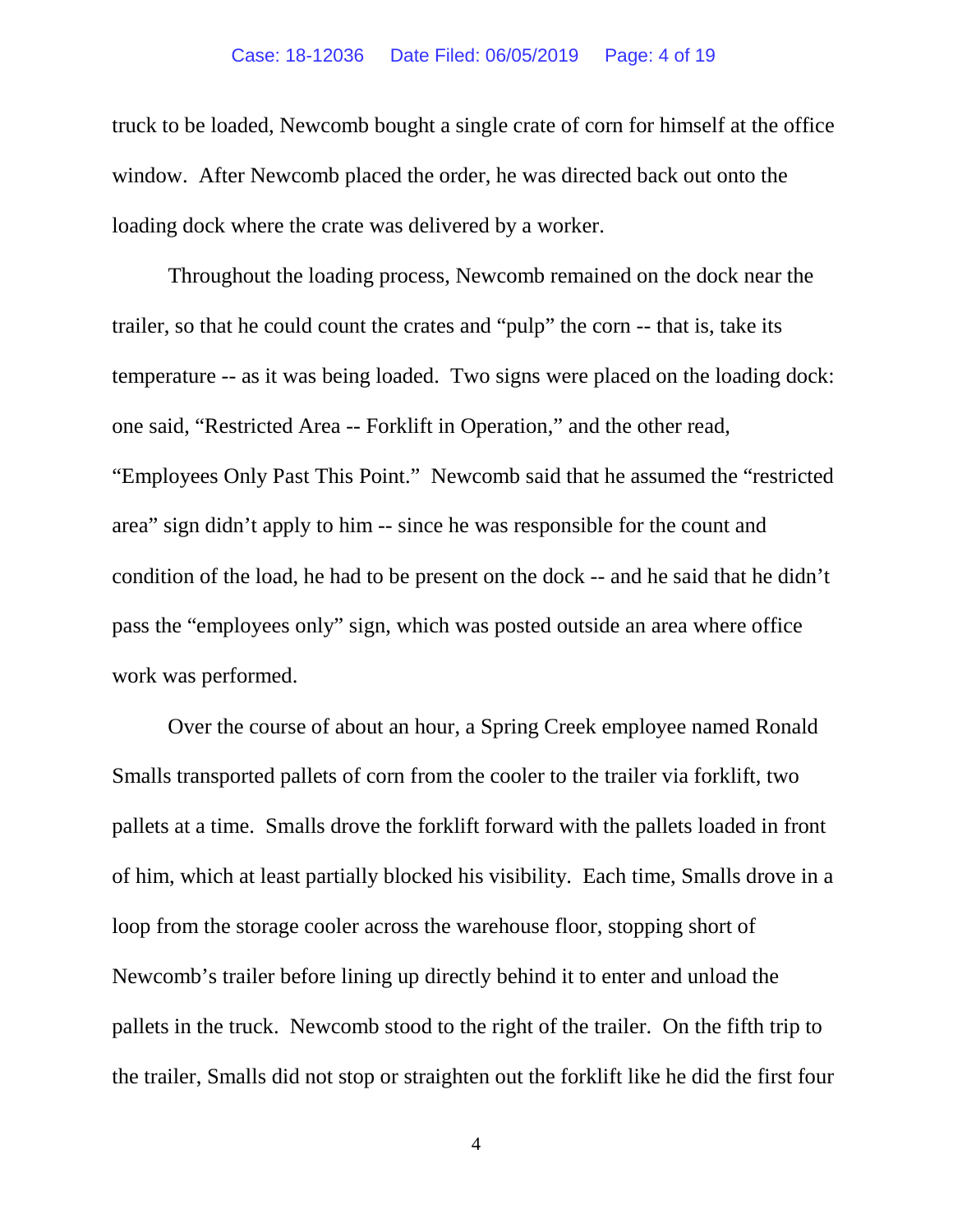times. Instead he continued driving his forklift directly toward Newcomb, who remained on the loading dock. When he realized Smalls was heading in his direction, Newcomb unsuccessfully attempted to evade the collision and was struck with the crates stacked on one of the pallets carried on the forklift.

Newcomb was thrown from the loading dock and his head hit a metal hinge on the corner of his trailer. He suffered a fractured skull and a cerebral brain fluid leak, which required surgery. Newcomb is now disabled and unable to work.

Michael and his wife Kathy Newcomb filed this lawsuit against Spring Creek and Smalls, the forklift operator, in the United States District Court for the Middle District of Georgia.<sup>[1](#page-4-0)</sup> Newcomb claimed that Smalls negligently struck him with the forklift and that Spring Creek was negligent in hiring, supervising, and retaining Smalls as a driver. He asserted that Spring Creek was liable for Smalls' negligence under the doctrine of respondeat superior. Newcomb also alleged that Spring Creek "was negligent in failing to protect invitees from the hazard posed by its forklift drivers and failing to keep the premises safe for invitees." Newcomb asked for damages for medical expenses, lost wages, pain and suffering, and loss of consortium.

<span id="page-4-0"></span> $<sup>1</sup>$  Newcomb's complaint named ten other corporations and one other individual as defendants.</sup> The parties jointly moved to dismiss these defendants, which the district court granted, after determining that the forklift driver was working as an employee of only Spring Creek Cooler, Inc., when Newcomb was injured.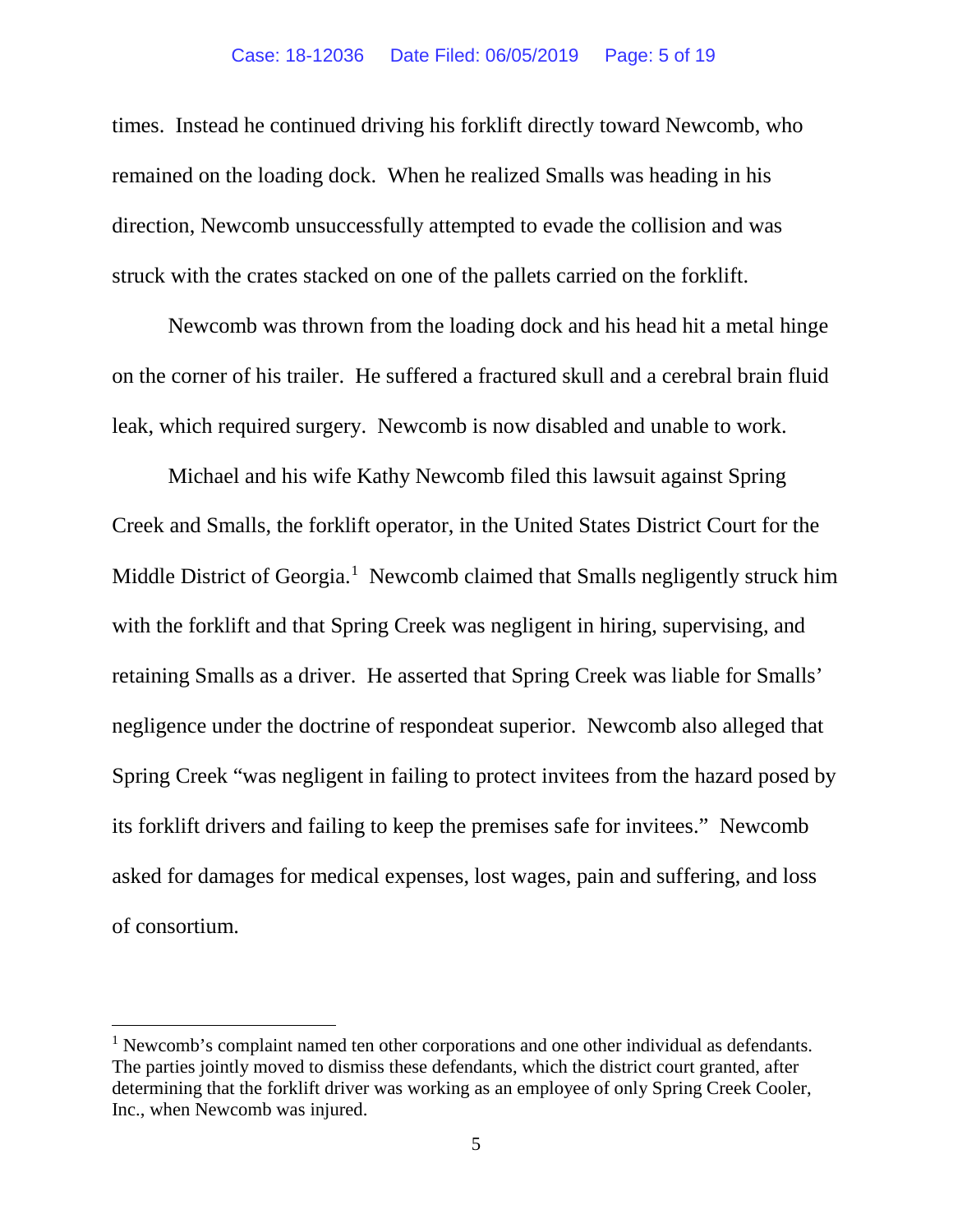Spring Creek moved for summary judgment on both claims. The district court first granted the motion as to the negligent hiring and supervision claim. Spring Creek had admitted that the respondeat superior doctrine applied, and under Georgia law a negligent hiring claim is deemed duplicative of a respondeat superior negligence claim unless the plaintiff seeks punitive damages from the employer. See Mastec N. Am., Inc. v. Wilson, 755 S.E.2d 257, 259 (Ga. Ct. App. 2014). As for the simple negligence claim, the district court held that Newcomb "had as much, if not more, knowledge than Spring Creek and voluntarily remained in the path of the forklift," and therefore he had "assume[d] the risk and dangers incident to the known condition." Even taking the facts in the light most favorable to Newcomb, the court concluded that he "knew of the risk posed by the manner in which Smalls was driving the forklift" and he knew "at the time that Smalls' view was obstructed." His choice to remain on the loading dock therefore constituted assumption of the risk, and so Spring Creek was entitled to summary judgment.

This timely appeal followed.

### II.

On appeal, Newcomb argues that the district court erred in granting summary judgment on his negligence claim. We review a grant of summary judgment de novo, applying the same standard as the district court. Nat'l Parks Conservation Ass'n v. Norton, 324 F.3d 1229, 1236 (11th Cir. 2003). We must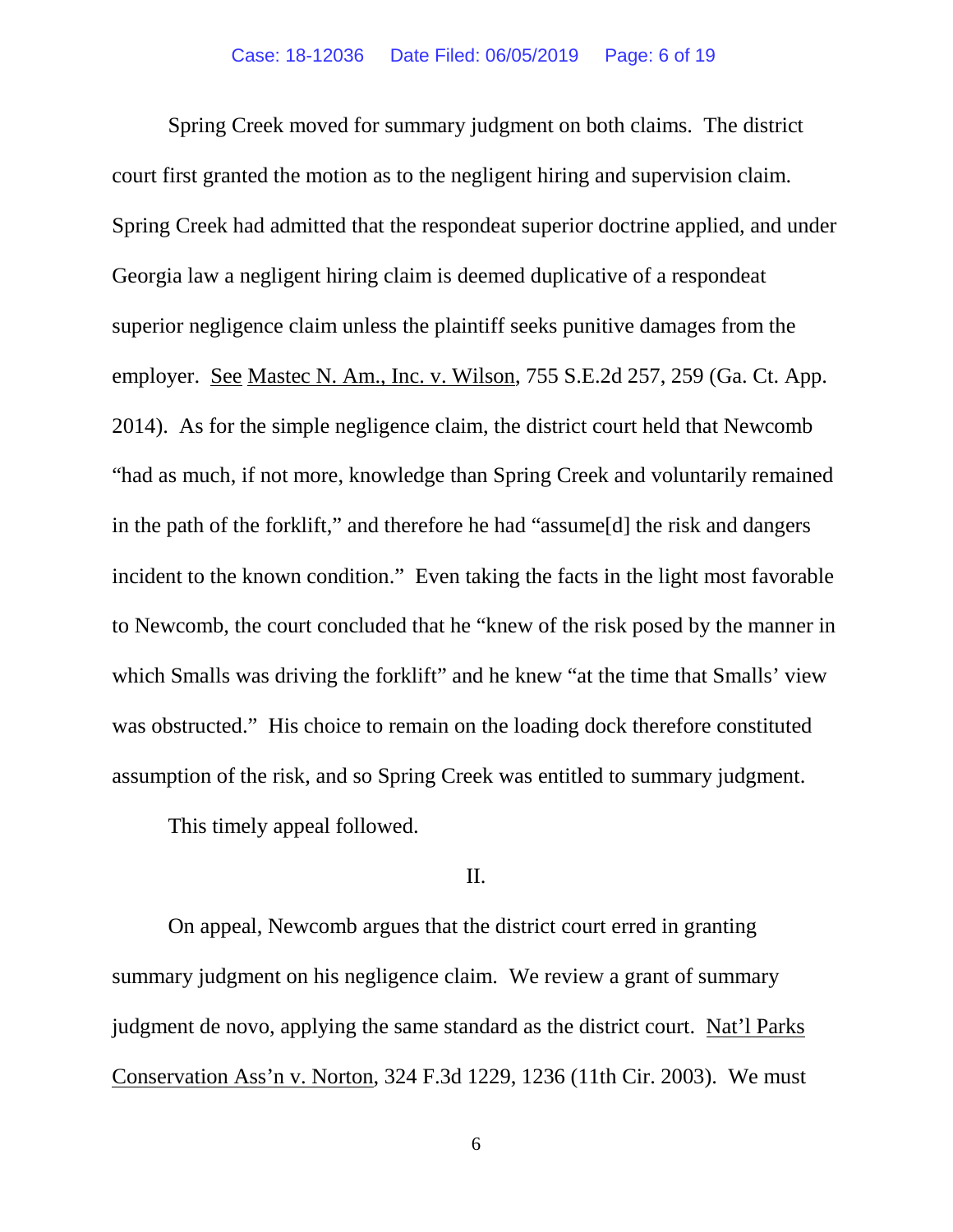"view all of the evidence in a light most favorable to the nonmoving party and draw all reasonable inferences in that party's favor." Liese v. Indian River Cnty. Hosp. Dist., 701 F.3d 334, 342 (11th Cir. 2012) (quotation omitted). Summary judgment is appropriate where "there is no genuine dispute as to any material fact and the movant is entitled to judgment as a matter of law." Fed. R. Civ. P. 56(a). We are Erie-bound to apply Georgia's substantive law in this diversity action. See Federated Rural Elec. Ins. Exch. v. R.D. Moody & Assocs., Inc., 468 F.3d 1322, 1325 (11th Cir. 2006) (per curiam).

To decide the ultimate issue of whether the district court was correct to grant summary judgment, we are required to address a preliminary question: What is the appropriate body of Georgia tort law to apply to this case? Newcomb's negligence claim traveled on two distinct theories of liability. He claimed first that Spring Creek "was negligent in failing to protect invitees from the hazard posed by its forklift drivers and failing to keep the premises safe for invitees," and second that Spring Creek "is responsible for the conduct of [the forklift driver] under the doctrine of respondeat superior." Compl. ¶¶ 32, 35. Under controlling state law, these theories involve different duties owed to Newcomb and require different analyses. If this is viewed as a premises liability case, the scope of our review is narrow: the question is whether the district court was correct in determining that, viewing the facts in the light most favorable to Newcomb, he had knowledge equal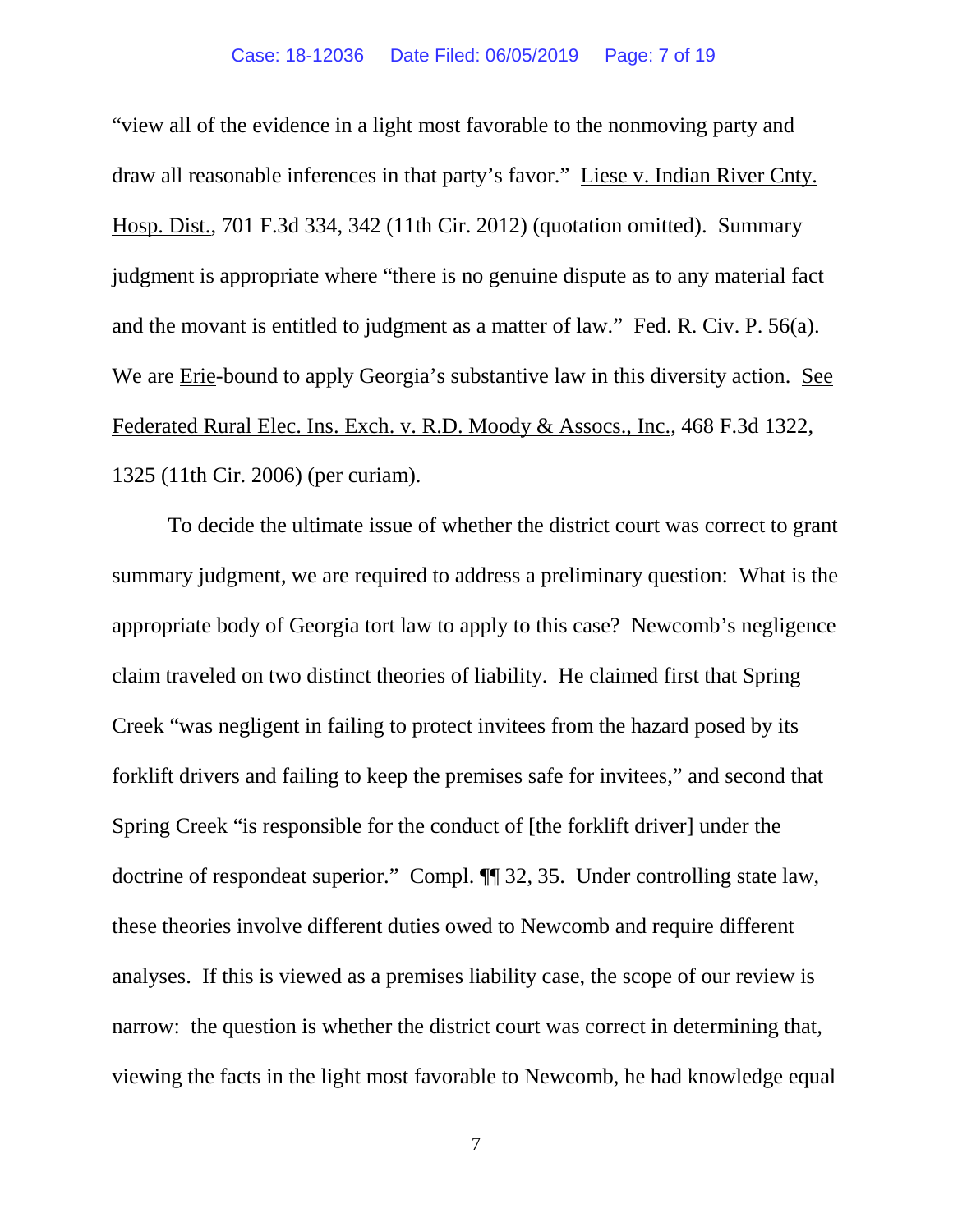or superior to Spring Creek's regarding the hazard on the premises. But if this is viewed as an instance of ordinary negligence that happens to have taken place on the defendant's premises, the equal-or-superior-knowledge rule simply would not apply.

Georgia's courts have plainly recognized the distinction "between negligence cases where a condition on the premises causes injury to someone and those where an employee's active negligence causes injury to someone." Byrom v. Douglas Hosp., Inc., 792 S.E.2d 404, 408 (Ga. Ct. App. 2016); see also Lipham v. Federated Dep't Stores, Inc., 440 S.E.2d 193, 194 (Ga. 1994). The former set of cases are premised on the duty of owners and occupiers of land to keep the premises safe for visitors. See Ga. Code Ann. § 51-3-1. The Georgia Supreme Court has explained that "the fundamental basis for an owner or occupier's liability" is "that party's superior knowledge of the hazard encountered by the plaintiff." Robinson v. Kroger Co., 493 S.E.2d 403, 405 (Ga. 1997). That is where the equal-or-superior-knowledge rule comes from. The latter variety of cases, in which an employee's negligence is attributable to an employer and landowner because of the employment relationship, arises from the legal doctrine of respondeat superior. This doctrine is codified in a different provision of the Georgia Code, which provides that "[e]very person shall be liable for torts committed by his wife, his child, or his servant by his command or in the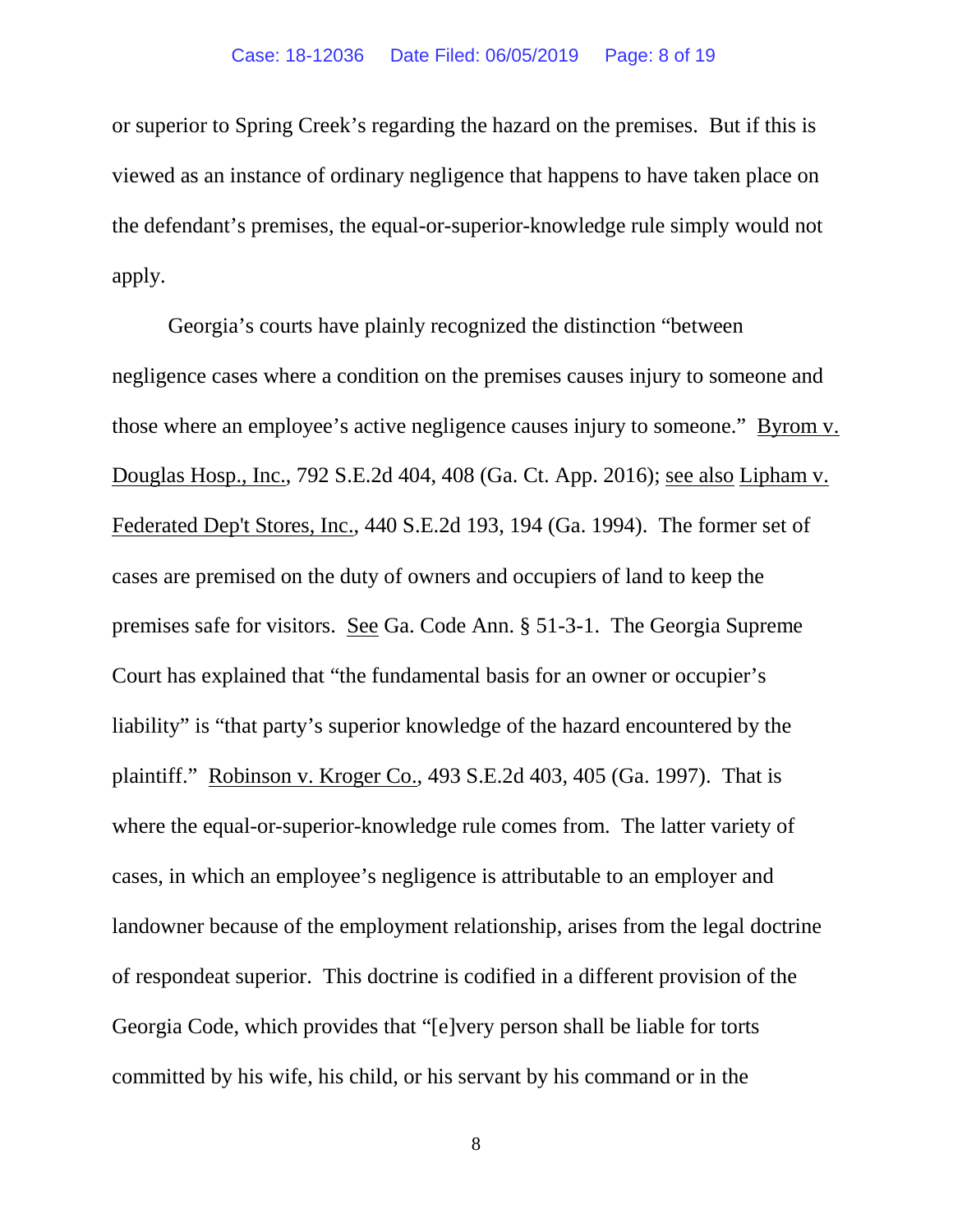### Case: 18-12036 Date Filed: 06/05/2019 Page: 9 of 19

prosecution and within the scope of his business, whether the same are committed by negligence or voluntarily." Ga. Code Ann. § 51-2-2.

A particularly clear explication of the distinction is provided by the Georgia Supreme Court's decision in Lipham v. Federated Department Stores, Inc., 440 S.E.2d 193 (Ga. 1994). The plaintiff, Lipham, had joined a crowd gathered in a parking lot outside a shopping mall to watch a group of people "running and playing games." Id. at 194. She was standing behind an employee of a store called Rich's, which was participating in the event, when the employee "turned around quickly and unintentionally knocked Lipham to the ground, causing injury to her." Id. She sued the store for negligence. The Georgia Supreme Court explained that a landowner owes a duty to those who enter the premises, a duty that varies depending on whether the individual is an invitee, licensee, or trespasser. Id. "[T]his duty pertains to the condition of the premises and is imposed because the landowner has control over the property and is thus able to act in order to protect others from conditions on the property which might cause harm." Id. But this case did not involve that duty as a landowner, because the injury did not relate to "a condition of the premises over which Rich's could have exercised some degree of control or of which Rich's could have warned; instead, the claims pertain[ed] to an act of active negligence on the part of a Rich's employee." Id. (footnote omitted). On these facts, the court reasoned, "liability for [the employee's] failure to exercise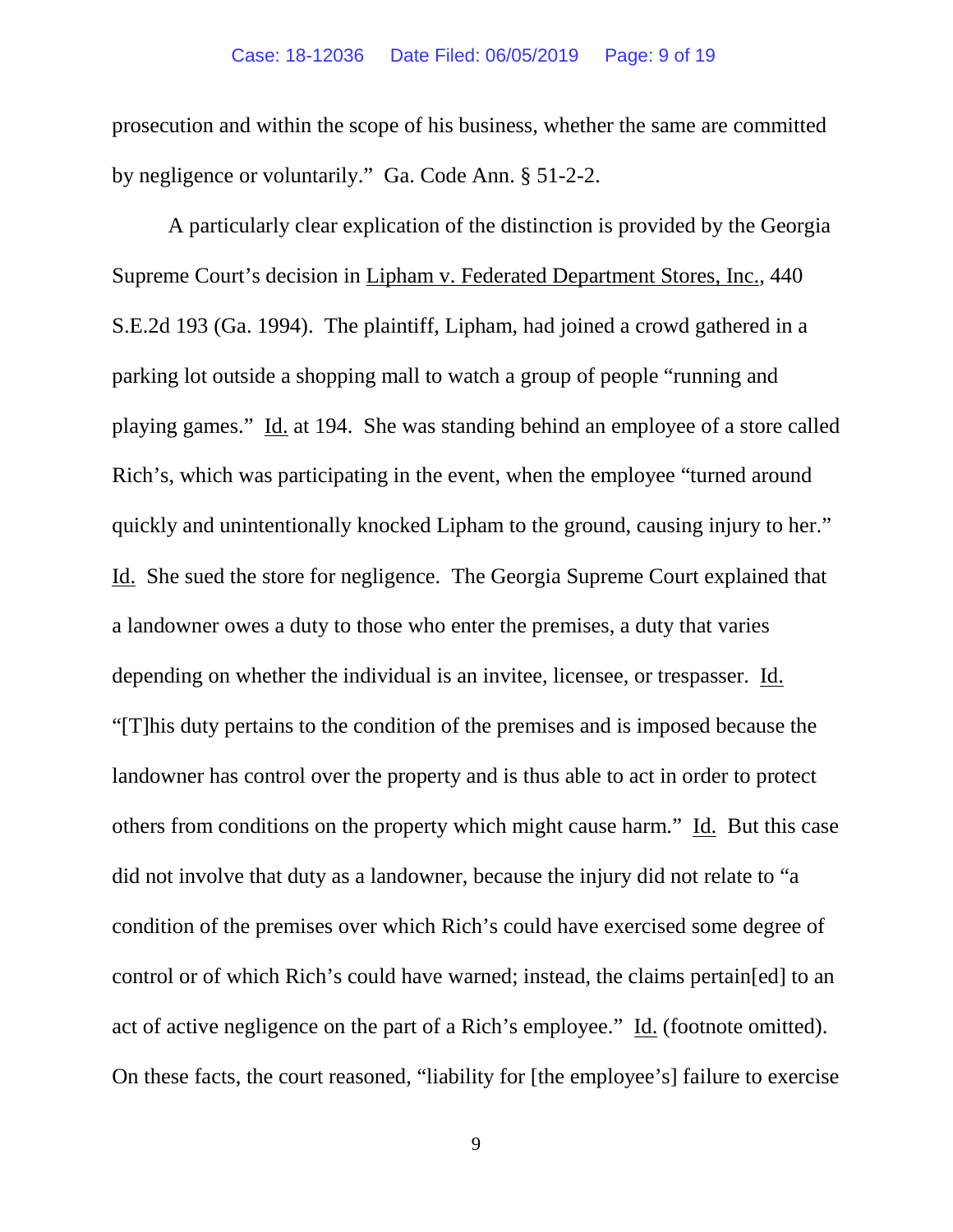ordinary care and not to subject others to an unreasonable risk of harm is based only on the nature of his negligent act and is not affected by Lipham's status with respect to the premises." Id.

The court further highlighted the anomaly of saying "that an employee of Rich's would be responsible for acts of negligence occurring off the Rich's premises but not responsible for acts of negligence occurring on the premises because the person harmed is not an invitee." Id. at 194–95. Echoing the facts of this case, the court went on:

Such an argument makes no more sense than maintaining that Rich's, which would be responsible if an individual were negligently run over by one of its trucks on the interstate, would escape liability for injuries to an individual who was negligently hit by one of its trucks in its own parking lot.

Id. at 195. The Georgia Supreme Court therefore reversed the lower court's grant of summary judgment to the defendant, which was based on a premises-liability analysis. Id.

It is abundantly clear that Newcomb's claim falls on the same side of the divide. In relevant part, Newcomb's complaint alleged that "[Smalls] was negligent in failing to maintain a proper lookout for Plaintiff Michael Newcomb, and by driving his forklift in a reckless manner, and by driving the forklift forward with an obstructed view rather than in reverse, which is industry standard and custom," and that "Spring Creek Cooler, Inc. is responsible for the conduct of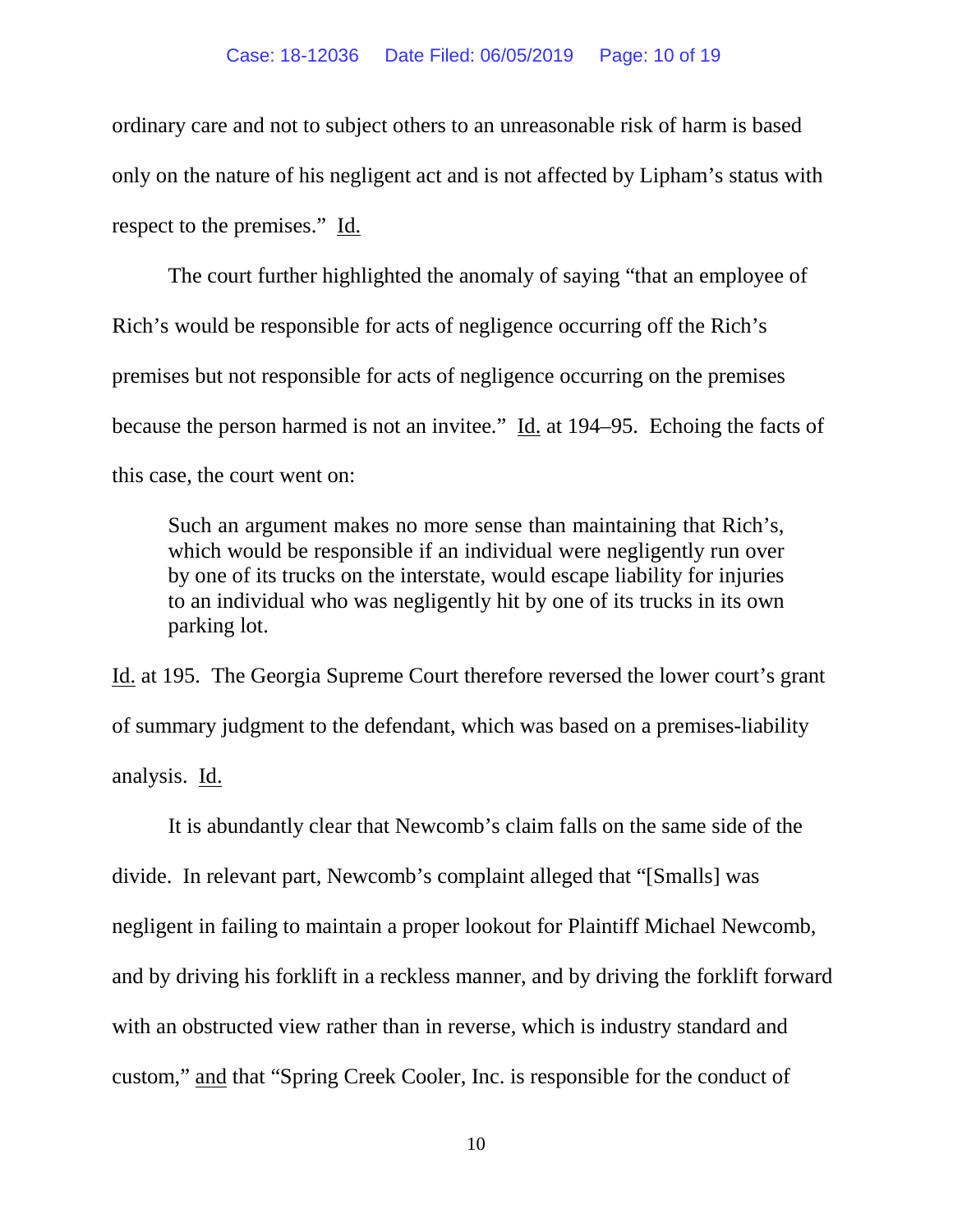Defendant [Smalls] under the doctrine of respondeat superior, agency or apparent agency." Newcomb has clearly claimed that Spring Creek's employee committed active negligence, not that there was a preexisting hazard or passive condition on the premises that Spring Creek failed to remedy.

To be sure, Newcomb has also alleged that Spring Creek breached a duty as a landowner and occupier, but that does not mean that his claim must be analyzed solely under that discrete body of tort law. In Byrom v. Douglas Hospital Inc., a case in which the Georgia Court of Appeals reversed the trial court for "applying the equal or superior knowledge analysis," the court noted that it was "bound by the substance, not nomenclature, of claims," and it "construe[d] pleadings to bring about substantial justice." Byrom, 792 S.E.2d at 408, 409 n.2. We do not even have to go that far, since Newcomb unambiguously made respondeat superior allegations in his complaint and offered the corresponding legal arguments in support. It would be anomalous indeed to conclude that Spring Creek would be liable if the accident had taken place anywhere else, but because the accident took place on its property the claim is barred by Newcomb's equal or superior knowledge.

To remove any doubt, the Georgia Court of Appeals has held that a negligence claim arising out of a forklift injury was not a premises liability claim. In Murphy v. Blue Bird Body Co., 429 S.E.2d 530 (Ga. Ct. App. 1993), the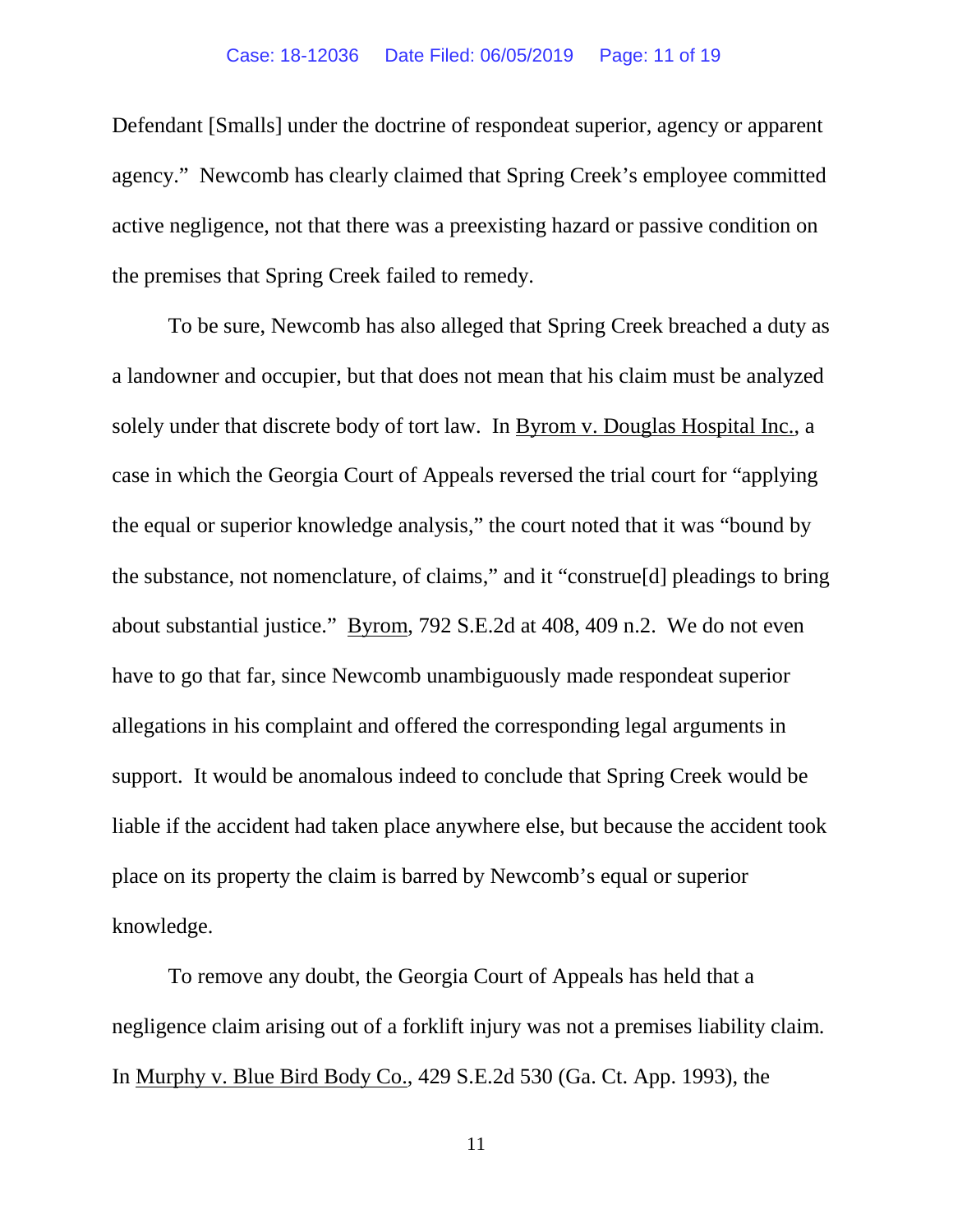plaintiff had been hired by a contractor to repair a fan at the defendant's plant. Id. at 531. To allow the plaintiff to access the fan, the contractor lifted him in a basket using a forklift. Id. at 532. For reasons that were unclear, the basket fell from the forklift while the plaintiff was working on the fan and he was injured by the fall. Id. The court held that the plaintiff could not bring a premises liability claim against the owner of the plant, because there was no evidence "that the premises were unsafe." Id. at 534. His contention was that the forklift "was allegedly unsafe or used in an unsafe manner," and that forklift "was not a part of the premises or a fixture thereto." Id. Because his injuries were not caused by some condition found on the premises (like a concealed hole in the ground), the plaintiff could not prevail on a premises liability theory.

We think that this case is not fundamentally a premises liability case either. "Simply stated, the duty concerning a condition of the premises is distinct from a breach of duty that constitutes active negligence." Byrom, 792 S.E.2d at 408. An owner or occupier of land can breach either duty (or both) with respect to a visitor. Here, Newcomb alleged that an employee of the landowner negligently ran into him while driving a forklift, thereby breaching a duty of care owed to him. He argues, persuasively, that this constituted active negligence and the landowner is liable for the employee's actions under respondeat superior. This is not a premises liability claim. A claim does not necessarily fall under the rubric of premises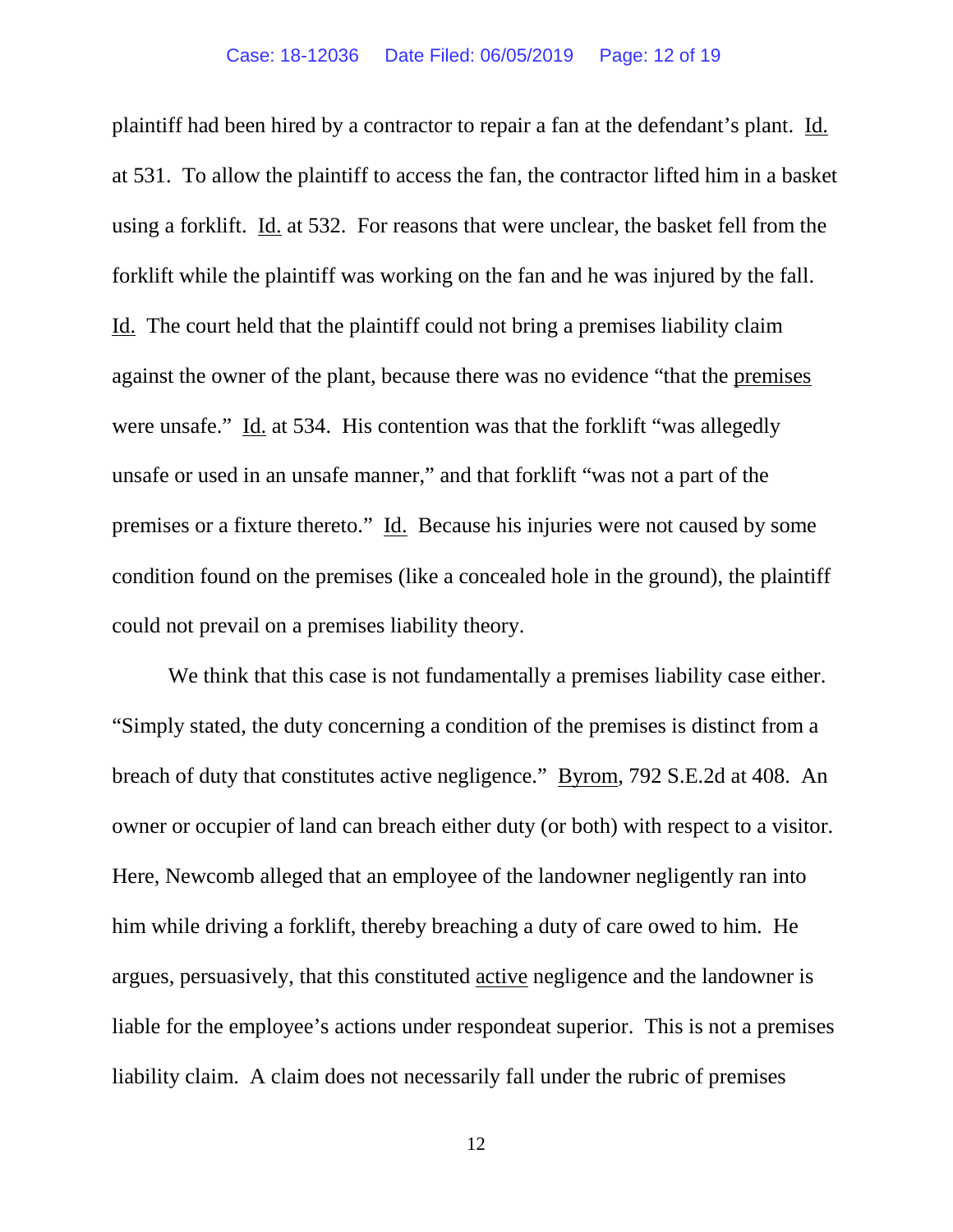liability simply because it involves a plaintiff suing the owner or occupier of the land where the injury occurred.

To prevail on the negligence claim, then, Newcomb need only establish that Smalls committed a tort against him while "acting within the scope of his employment and on the business of" Spring Creek. See Allen Kane's Major Dodge, Inc. v. Barnes, 257 S.E.2d 186, 188 (Ga. 1979); Ga. Code Ann. § 51-2-2. He is not required to prove anything about Spring Creek's knowledge of the hazard created by Smalls' operation of the forklift. The district court, therefore, erred in granting summary judgment on the basis that Newcomb had equal or superior knowledge of the hazard.

### III.

Viewing this as an active negligence case, we think it is clear that Spring Creek is not entitled to summary judgment on an assumption-of-risk defense either. [2](#page-12-0) Assumption of risk is an affirmative defense to liability for negligence

<span id="page-12-0"></span> $2$  The district court's order is ambiguous as to whether it held that Spring Creek was entitled to judgment on this ground. After reciting the rule that assumption of risk is an affirmative defense, the court concluded this way:

Mr. Newcomb had as much, if not more, knowledge than Spring Creek and voluntarily remained in the path of the forklift. Mr. Newcomb, therefore, assumed the risk and dangers incident to the known condition -- being struck by the forklift being driven towards him by a driver with an obstructed view. Accordingly, because a plaintiff cannot recover in a premises liability suit unless the defendant had superior knowledge of the hazard, the defendant is entitled to summary judgment if there is no evidence that it had superior knowledge or the undisputed evidence demonstrates that the plaintiff's knowledge of the hazard was equal to or greater than that of the defendant.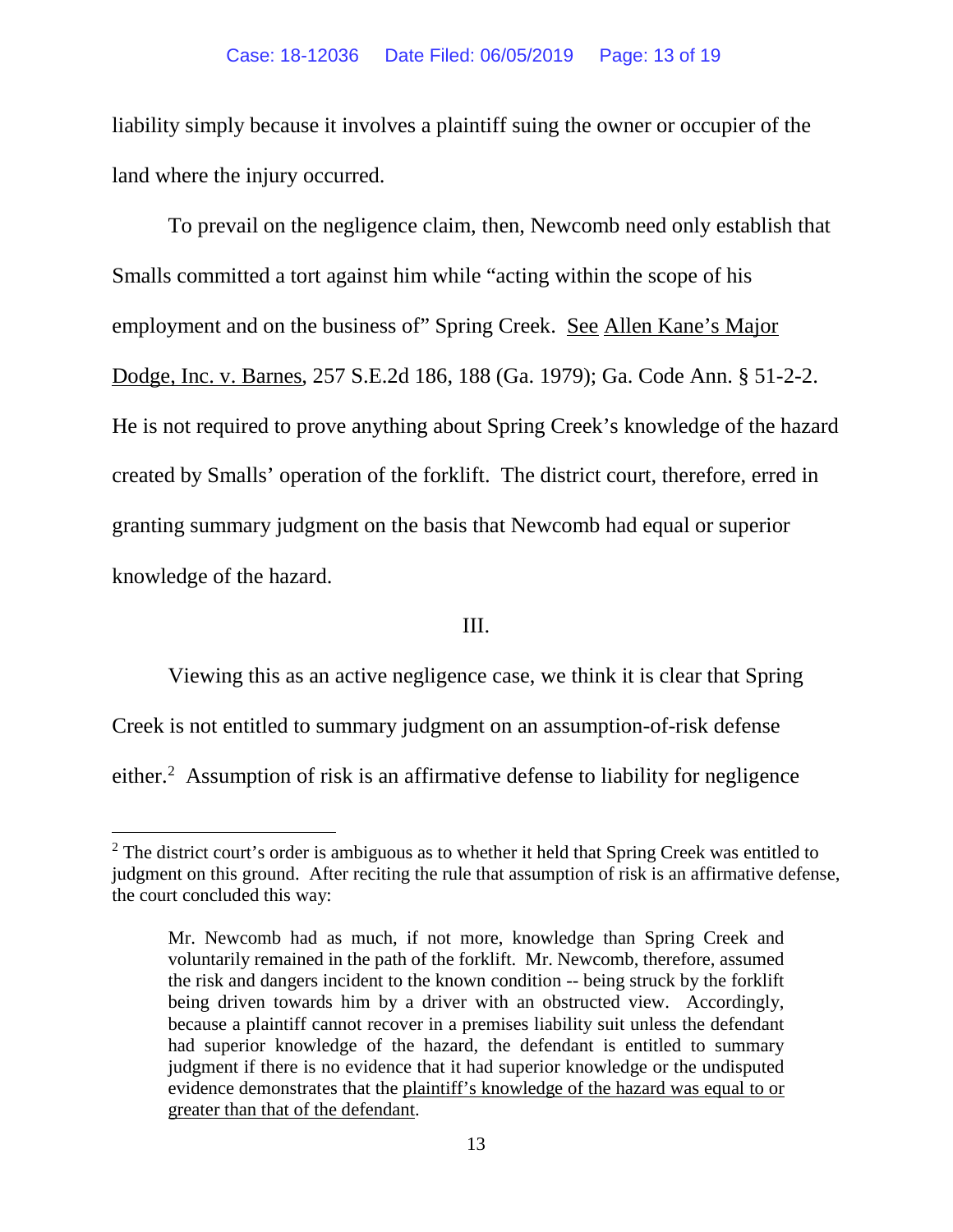under Georgia law. "The general rule is that where one voluntarily and knowingly takes a risk involving imminent danger he is precluded from recovery by reason of another's negligence." York v. Winn-Dixie Atlanta, Inc., 459 S.E.2d 470, 471 (Ga. Ct. App. 1995) (quoting Gen. Tel. Co. of Se. v. Hiers, 345 S.E.2d 652, 654 (Ga. Ct. App. 1986)). Georgia's courts have explained the doctrine this way:

The defense of assumption of risk requires: (1) that the plaintiff had some actual knowledge of the danger; (2) that he understood and appreciated the risk therefrom, and (3) that he voluntarily exposed himself to such risk. Stated another way: The doctrine of the assumption of the risk of danger applies only where the plaintiff, with a full appreciation of the danger involved and without restriction from his freedom of choice either by the circumstances or by coercion, deliberately chooses an obviously perilous course of conduct so that it can be said as a matter of law he has assumed all risk of injury.

Id. "In its simplest and primary sense, assumption of risk means that the plaintiff, in advance, has given his consent to relieve the defendant of an obligation of conduct toward him, and to take his chances of injury from a known risk arising from what the defendant is to do or leave undone." Little Rapids Corp. v.

 $\overline{a}$ 

<sup>(</sup>citations and quotation marks omitted and alterations adopted). It is unclear whether the decision was based on Newcomb's equal-or-superior knowledge, his assumption of the risk, or both. This matters because the two concepts come in at a different part of the analysis -- only a premises liability plaintiff is required to prove the defendant's superior knowledge as an element of the claim under Georgia law, whereas assumption of risk is a defense to a premises claim or an ordinary negligence claim. See Norman v. Jones Lang Lasalle Ams., Inc., 627 S.E.2d 382, 385 (Ga. App. 2006) (explaining that a premises liability plaintiff "must present some evidence demonstrating that (1) the defendants had actual or constructive knowledge of the hazard and (2) she lacked knowledge of the hazard despite her exercise of ordinary care and that her lack of knowledge was due to conditions within the defendants' control").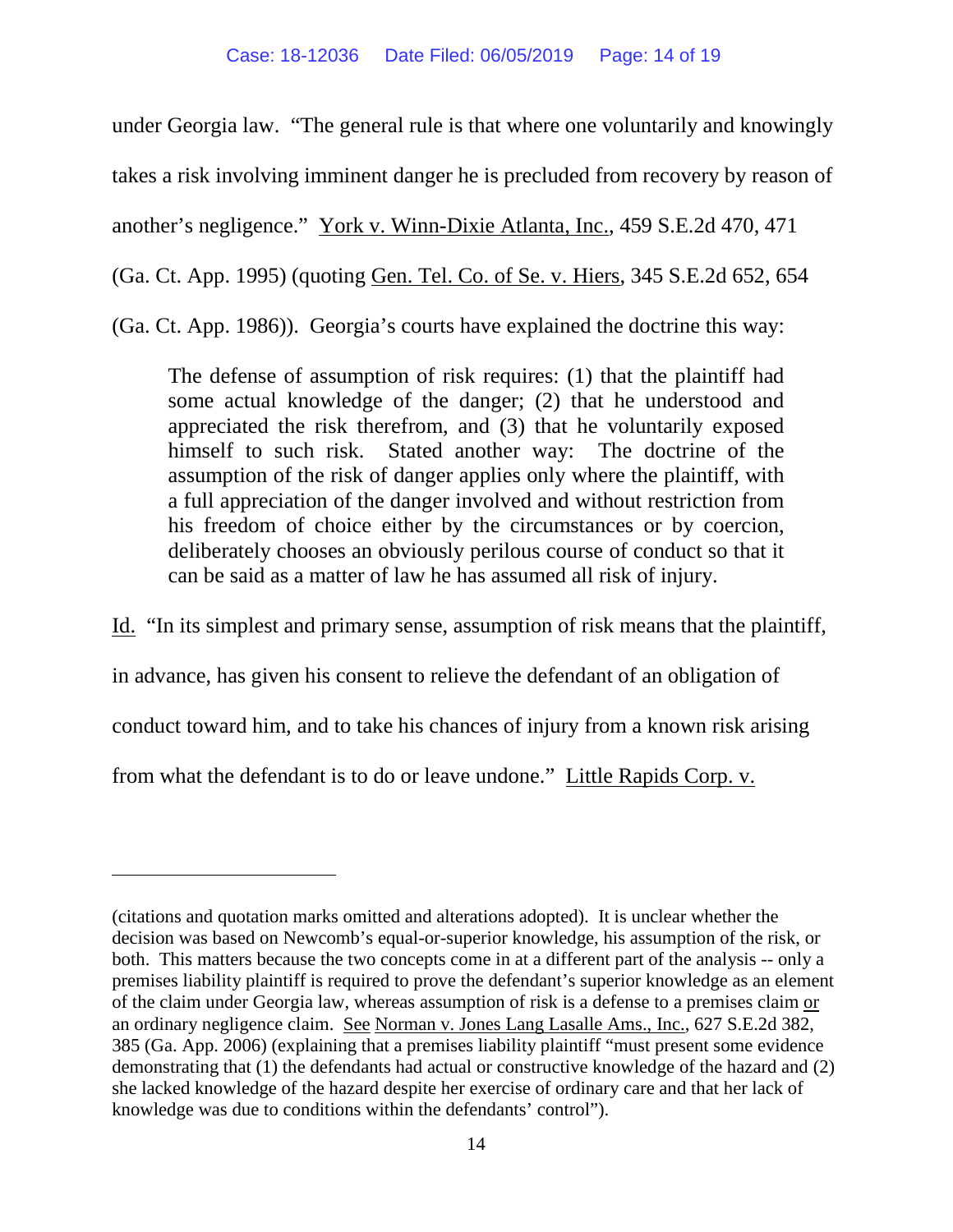McCamy, 460 S.E.2d 800, 803 (Ga. Ct. App. 1995). "An act of contributory negligence or an error in judgment is not necessarily an assumption of risk, and the rule does not extend to assuming the risk of the negligent act of another." Owens-Illinois, Inc. v. Bryson, 225 S.E.2d 475, 477 (Ga. Ct. App. 1976) (citations omitted); see also Thomas v. Shaw, 124 S.E.2d 396, 397 (Ga. 1962) ("[G]olf players assume the risk of dangers ordinarily incident to the game, yet that rule does not apply or extend to a negligent act of a fellow-player . . . ."). Assumption of risk is a jury question "[e]xcept in plain, palpable and undisputed cases where reasonable minds cannot differ as to the conclusions to be reached." Wade v. Mitchell, 424 S.E.2d 810, 813 (Ga. Ct. App. 1992).

At this stage in the proceedings -- viewing the facts in a light most favorable to Newcomb and drawing all inferences in his favor -- we cannot conclude that Newcomb "voluntarily exposed himself" to the risk of being injured by the forklift or that he made a deliberate choice to pursue "an obviously perilous course of conduct" with "a full appreciation of the danger involved." York, 459 S.E.2d at 471. Importantly, Newcomb claimed that he was injured as a result of the negligent acts of the forklift operator; under Georgia law, one cannot "assum[e] the risk of the negligent act of another." Owens-Illinois, 225 S.E.2d at 477. This is not the rare case where reasonable minds cannot differ as to whether the plaintiff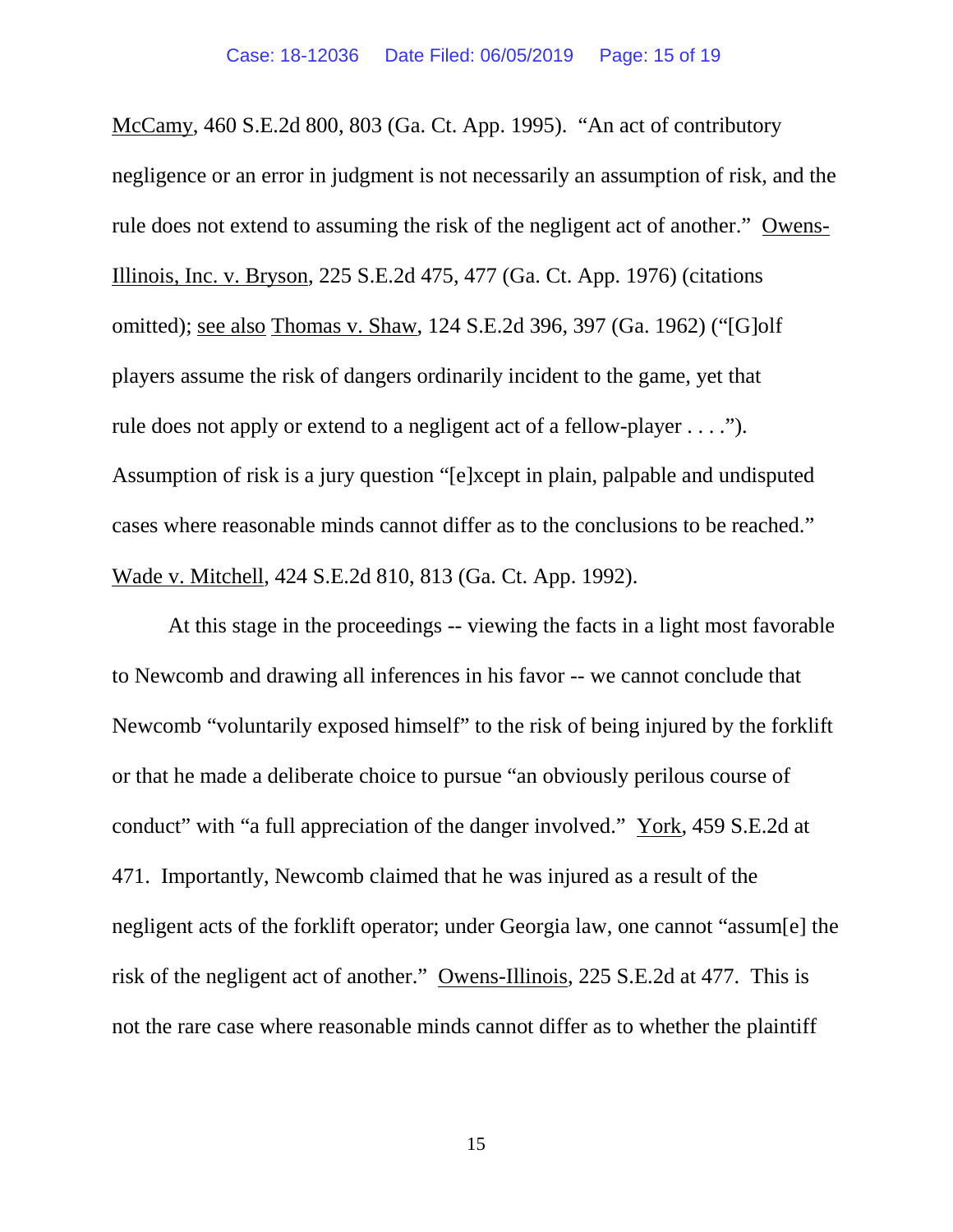assumed the risk, so Spring Creek is not entitled to summary judgment on this ground.

Newcomb, by all accounts, was standing in the same general position on the loading dock that he occupied previously when the forklift driver safely transported the corn to the truck. Standing there might not have been a wise or judicious decision, but that does not mean that it was an assumption of risk. Georgia courts have cited an example provided by Prosser and Keeton to drive home this point:

[I]t is not true that in any case where the plaintiff voluntarily encounters a known danger he necessarily consents to any future negligence of the defendant. A pedestrian who walks across the street in the middle of a block, through a stream of traffic travelling at excessive speed, cannot by any stretch of the imagination be found to consent that the drivers shall not use care to watch for him and avoid running him down. On the contrary, he is insisting that they shall. This is contributory negligence pure and simple; it is not assumption of risk . . . . [T]he plaintiff has exposed himself to the risk of future harm, but he has not consented to relieve the defendant of any future duty to act with reasonable care . . . .

Little Rapids Corp., 460 S.E.2d at 803 (quoting W. Page Keeton et al., Prosser and Keeton on Torts § 68, at 485 (5th ed. 1984)). Like the jaywalking pedestrian, there is not the slightest shred of evidence that Newcomb consented to the forklift driver no longer exercising due care to avoid striking him. He remained outside the path taken by Smalls on each of the other runs that he had observed, and it was only an unexpected deviation by Smalls that resulted in Newcomb's injury on the fifth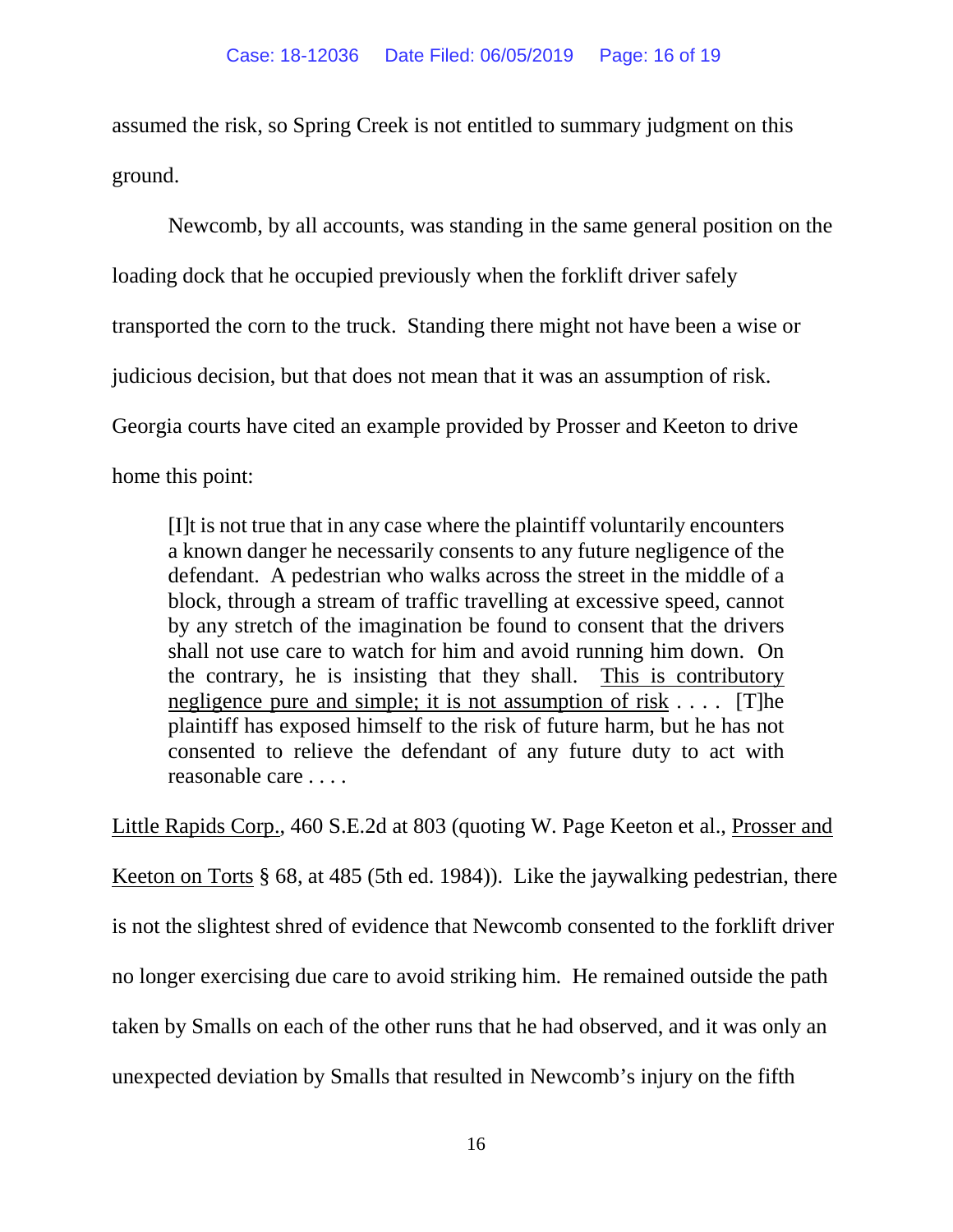attempt. By standing on the loading dock, Newcomb exposed himself to some risk of harm -- and he may have acted negligently himself -- but we do not think that he assumed the risk of the injury, at least on the summary judgment record before us.

King v. Anglin, 535 S.E.2d 535 (Ga. Ct. App. 2000), provides a close factual analogy. There, the plaintiff, King, was injured while helping the defendant, Anglin, load manure into a van that belonged to the defendant's employer after Anglin had allegedly consumed some amount of alcohol. Id. at 536. Several times, they loaded the van together and Anglin drove the van away, dumped the manure, and returned. Id. The last time they loaded the van, Anglin said he was going to move the vehicle, and this time he drove in reverse toward King -- not forward, as he did each previous time -- striking him and leaving him with a fractured spine. Id. Anglin argued assumption of risk, on the ground that "King stood behind the van in the tightly confined area of the run-in shed despite knowing that Anglin was under the influence of alcohol." Id. The court concluded that "there [was] no evidence that King knew that the van would be driven backward toward him or that he consented to relieve Anglin of a duty to exercise ordinary care in driving the van," and "[w]ithout such evidence, a charge on assumption of the risk was not proper." Id.

In the instant case, there is no evidence that Newcomb knew that the forklift would be driven toward him before he was struck, and it is not at all clear that he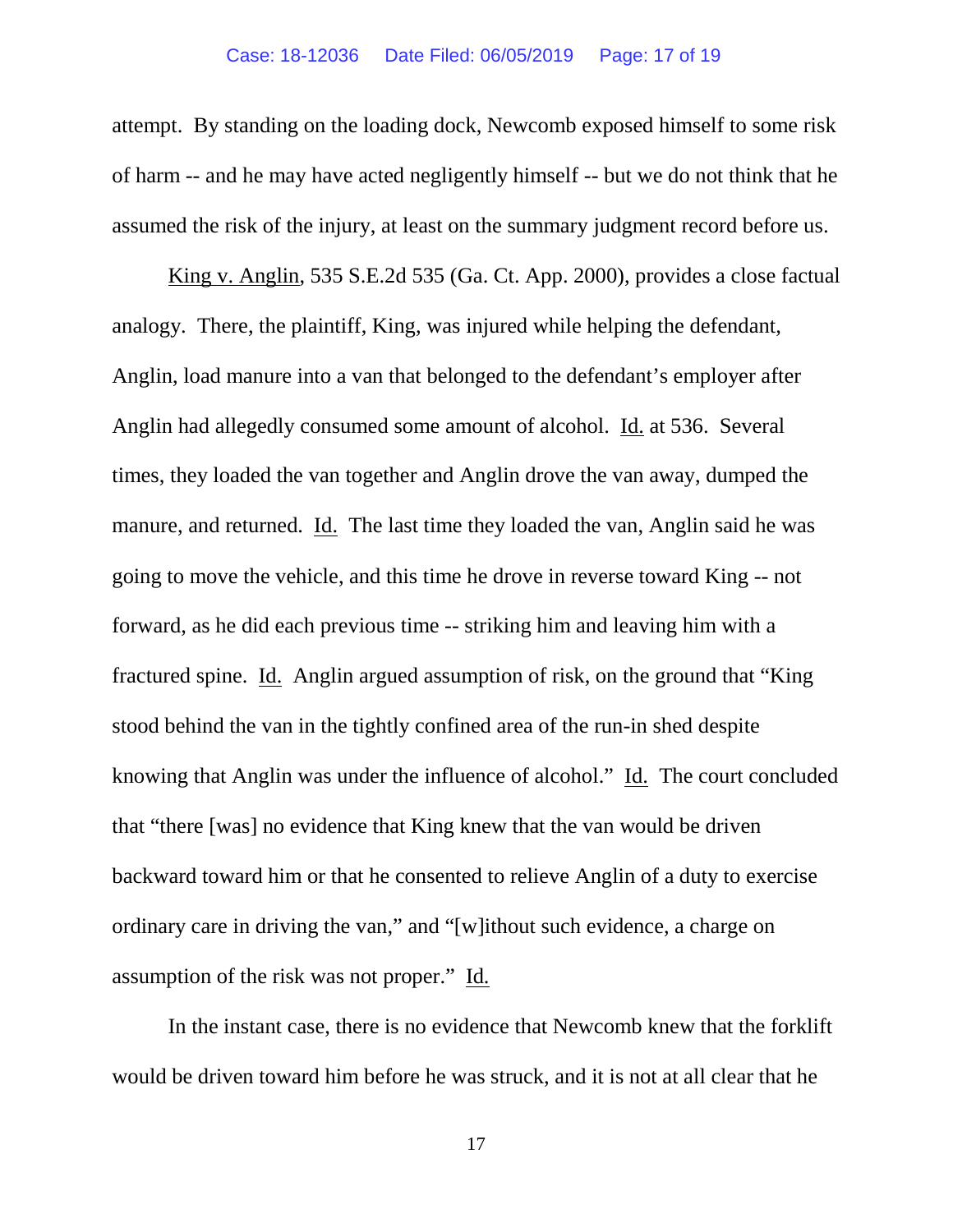consented to relieve the forklift operator of his duty of ordinary care. Newcomb stood where he stood after seeing that Smalls had not driven the forklift over that part of the loading dock when he was loading the trailer, which we cannot say was a deliberate choice to pursue an obviously perilous course of conduct. On this summary judgment record, it does not appear that Newcomb decided "to take his chances of injury from a known risk arising from what the defendant [was] to do," as Spring Creek suggests. Id.

The facts viewed in the light most favorable to Newcomb "do not measure up to a classic case of assumption of the risk such as trying to beat a rapidly approaching train across the crossing or participating in a drag race." Little Rapids Corp., 460 S.E.2d at 803 (quoting Kitchens v. Winter Co. Builders, 289 S.E.2d 807, 809 (Ga. Ct. App. 1982)); see also Teems v. Bates, 684 S.E.2d 662, 666 (Ga. Ct. App. 2009) (approving a jury instruction on assumption of risk in a case involving injuries from "car surfing," i.e., standing on the roof of a moving car); Preston v. Sabetazm, 604 S.E.2d 224, 227 (Ga. Ct. App. 2004) ("[A]ssumption of the risk is a defense to a claim of injury arising from knowing participation in a race on a public road."). Spring Creek is not entitled to summary judgment on the basis of the assumption of risk defense.

The long and short of it is that the district court improvidently granted summary judgment to Spring Creek. Material issues of fact are in dispute and